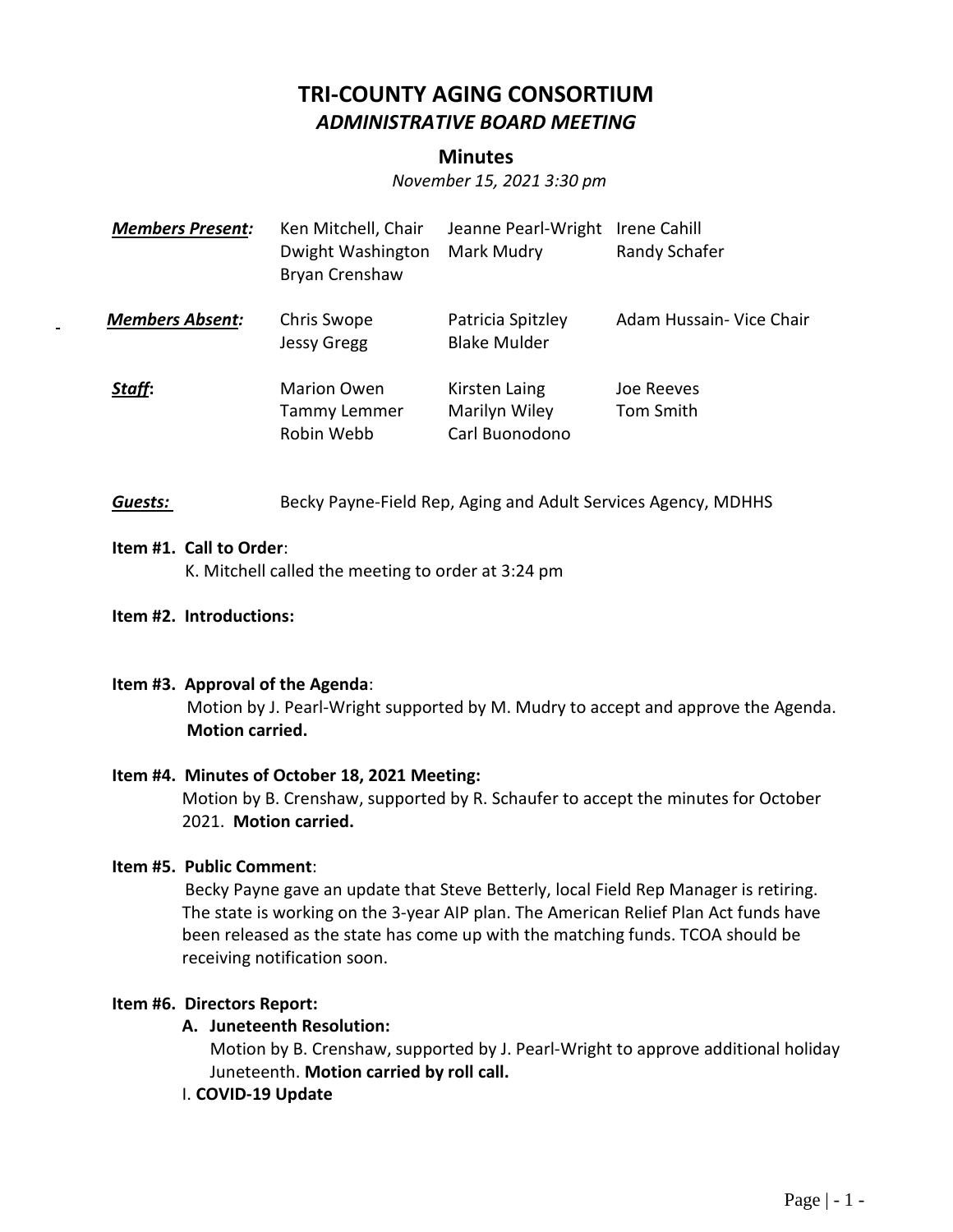• The federal Department of Labor has issued the OSHA Emergency Temporary Standard (ETS) requirement for employers with 100 or more employees are vaccinated or regularly tested for Covid-19. As a result, TCOA will be updating their COVID-19 Preparedness and Response Plan. TCOA meets all requirements except unvaccinated employees being tested once a week. We will provide regular time off to get tested or the vaccine. TCOA already meet requirements including tracking vaccine status, mask wearing, requirement for employees to provide prompt notice when they test positive. Motion by J. Pearl-Wright, supported by I. Cahill to approve necessary revisions to the COVID-19 Preparedness and Response Plan. **Motion carried.**

### **II. State Budget Update:**

• We are still waiting for the final funding allocations for FY 2022 from the American Rescue Plan Act (ARPA) which the legislature needs to release. We have been told by HASA (formerly AASA but now Health and Aging Services Administration) that the grant awards will soon be sent. Most of the ARPA funds will be available through FY 2025.

## **III. Other**:

- The Board was asked to consider a cost-of-living increase, normally given every other year. Considering the cost of inflation has significantly increased and has put addition burdens on the employees who have worked very hard and continued to be dedicated to the mission of the agency and clients. The Board agreed to review the request of COLA at the January Board meeting.
- The Annual TCOA Dinner and Auction is being held this Thursday, November 18 at the Kellogg center. There are many wonderful items in the auction and great holiday gift ideas. Complimentary tickets are available for Board members. ClickBid is also available for bidding on items on-line.

## **Item #7. Planning, Advocacy, & Development:**

## **A. Advisory Council Agency Recommendations & Resolution:**

T. Lemmer presented the renewal of 2 current agencies for another 3-year term to the Advisory Council. Motion by B. Crenshaw, supported by D. Washington to approve the renewal of Legal Services of South Central Michigan and Veteran Affairs Agency for an additional 3-year term. **Motion carried by roll call.**

#### **B. Dinner and Auction Reminder:**

T. Lemmer reminded all Board member of their complimentary tickets to the Annual Dinner and Auction**.** Event is 6pm-8pm. Doors open at 5pm

## **Item #8. Finance:**

#### **A. September Preliminary Financial Reports:**

J. Reeves presented the September Preliminary Financial reports. Motion by B. Crenshaw, supported by J. Pearl-Wright to accept September Preliminary Financial reports. **Motion carried.**